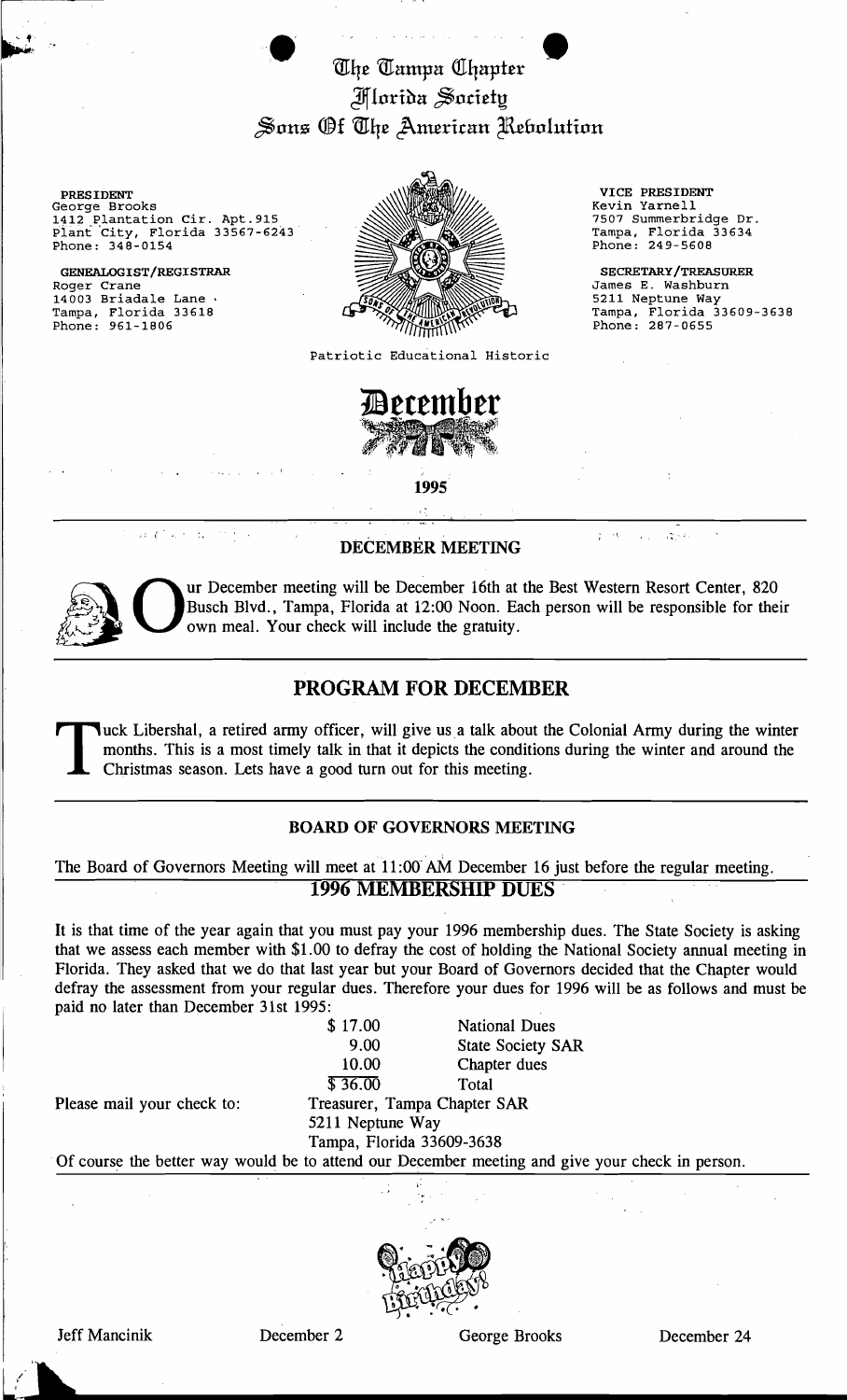## TAMPA CHAPTER SAR<br>MINUTES OF THE REGULAR MEETING HELD NOVEMBER 18, 1995 AT THE BEST WESTERN HOTEL EAST<br>BUSCH BOULEVARD, TAMPA, FLORIDA MINUTES OF THE REGULAR MEETING HELD NOVEMBER 18, 1995 AT THE BEST WESTERN HOTEL EAST BUSCH BOULEVARD, TAMPA, FLORIDA

Following the Chapter's Board of Governor's meeting, President George Brooks was obligated to return to his place of employment, accordingly Vice President Keven Yarnell called the regularly meeting to order at 12:07 PM.

In the absence of Chaplain Larry Huntley, Secretary Jim Washburn gave the invocation.

Vice 'President Yarnell led in the pledge of allegiance to the flag and in the SAR pledge. He also introduced guests Fimi Richie and, temporarily, Sara Mehltretter, who later was introduced as program speaker for the Chapter. Her son Neil later joined the meeting.

The minutes of the October meeting were approved as printed in the November newsletter.

Secretary Washburn reported that at the Board of Governors meeting which just preceded this meeting a motion was passed that the Chapter would reinstate an ROTC program is a Chapter member would accept, or would volunteer Chairmanship of the Program by the time of the December Chapter meeting otherwise the ROTC program would not be reinstated. In the discussion of the motion, it was stressed that the Chairman of a reinstated program would have the discretion of selecting which ROTC units the Chapter would present the ROTC award to as has been past practice.

Jim also mentioned some of the matters President Brooks Brought up at the BOG meeting: the building on the Hillsborough River off of Nebraska Avenue which might become available to the Chapter as a meeting place. This building is used primarily by people interested in collecting "collectable" rocks. George still has contact with them but that's about all; continuance of the Revolutionary War video presentation at the NW Regional library in view of the minimal attendance of the program as presented on November 13th; the Eagle Scout program under Barry Rich is still in progress (Barry has mentioned to your secretary taht response to this program so far has been minimal). There was no mention of any substantial development in other "in the mill" programs.

Treasurer Washburn mentioned that he had received 1996 dues from 5 Chapter members (one paid at the meeting) but that he had received a letter from Charter Member Robert Sumner saying that he was not going to renew his membership.

At the BOG meeting the fact that the Chapter's Constitution and By-Laws are in need of review and probably updating was brought to the attention of the Board. The members of the Board are to review the above and bring changes they feel should be made to the December BOG meeting for consideration. (Article VII of the Constitution defines how the Chapter Constitution and By-Laws may presently be Changed).

Vice President Yamell then reviewed for any member present might not be knowledgeable of the circumstances regarding the Chapter's ROTC program over the last several months briefly as follows: President Brooks, in an attempt to develop more interesting more reliable programs for the Chapter, proposed a "tit for tat" arrangement with the JRROTC units to which the Chapter had been presenting ROTC medal and certificates, that those JRROTC units, when suitable arrangements could be made in terms of scheduling and the like, would present a program to the Chapter. The ROTC unit would be responsible for the program and who would be presenting with the Chapter perhaps only suggesting a topic. If the Commander of an ROTC unit did not wish to participate in the arrangement, the Tampa Chapter would no longer be responsible for presenting and ROTC award to it. Nine of the ten ROTC units involved agreed with the arrangement and another one later backed out of it. The consensus of the Chapter's BOG approved the plan as developed by President Brooks. Two aspects of the arrangement, in particular, became bones of contention when the arrangement came to the attention of President Ralph Cramer and other FLSSAR officials dealing with the presentation of awards and the ROTC award in particular, even though no one has produced any FLSSAR by-law or other writing that any aspect of the arrangement was against FLSSAR policy (or NASSAR policy for that matter). One agreement was to be signed by the ROTC unit commanders to indicate mutual understanding of the arrangement. The other was that the Chapter would no longer be responsible for making an Award to ROTC unit not agreeing to the arrangement. Even though the requirement commanders to sign the agreement was dropped early on, the position of the FLSSAR is that the award is strictly gratuitous on its (and its Chapters?) Part. President Brooks made a presentation of the Chapter's position with regard to the arrangement at the FLSSAR Board of Management Meeting in October. The BOM, however, passed a resolution which, in effect, nullified the Tampa Chapter's arrangement.

There was considerable conversation about the program and particularly to the point that probably most of the recipients of the ROTC award have little or no concept who are what the SAR is. It was noted that the Chapter is reimbursed by the Florida Endowment Trust Fund for the cost of the medals. Compatriot Jim Chamber expressed some interest in the ROTC program particularly as it applied to the Units at USF and said he would "take a look at the program" after reviewing available literature on it. Others wanted to make sure that the presentations more significantly identify the identity of the SAR. One suggestion was to make the award at a Chapter meeting even thought the medal might be re-awarded at a school graduating function or the like.

The Treasurer, Jim Washburn, recapped the financial report as provided to the BOG as: Income \$ 365.51

|                                     | Expense               | 444.51         |
|-------------------------------------|-----------------------|----------------|
|                                     | Net expense           | 79.00          |
|                                     | Balance 1/1           | 1307.83        |
|                                     | Balance 11/18         | 1228.83        |
| The election of officers: President |                       | Kevin Yarnell  |
|                                     | Vice President        | Robert Yarnell |
|                                     | Registrar/Genealogist | Open           |
|                                     | Secretary Treasurer   | James Washburn |
|                                     | Chaplain              | Larry Huntley  |
|                                     | Editor                | Elwin Thrasher |
|                                     |                       |                |